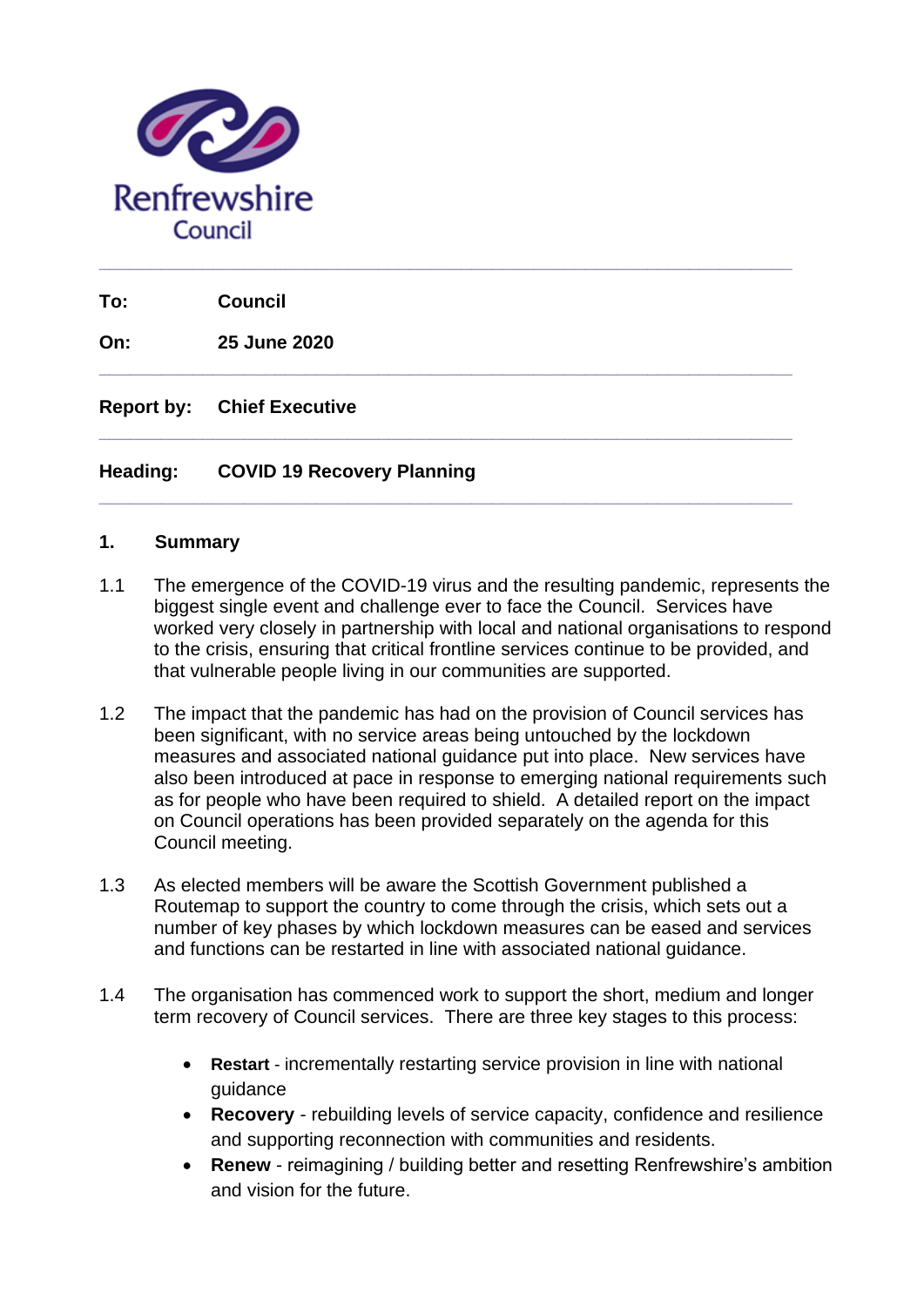- 1.5 In taking forward these planning arrangements it should be recognised that whilst the commitment of staff has ensured that core services have continued to be delivered over the period of the crisis, it may not be possible for services to restart fully or be delivered as they were prior to the crisis. It should be noted that:
	- The presumption is that home working will remain a default position for most employees as set out in the Scottish Government's Routemap.
	- Services will require to comply with current and emerging guidance in terms of physical distancing and use of personal protective equipment.
	- Services may have to respond to a potential second wave of cases, and changes to lockdown measures at a national and local basis.
	- Services will need to respond to the changing needs of local citizens and communities impacted by the COVID-19 pandemic, including in relation to employability or vulnerability.
	- The impact on the Council's financial position is unprecedented as reported to the Emergencies Board, and the delivery of services will require to be closely managed in terms of the resources available to the Council.
- 1.6 There remains significant uncertainty in terms of the timeframe associated with working through the phases of the Scottish Government's Routemap, as this is dependent on the suppression of the virus. For planning purposes, services are working on the basis that Restart and Recovery phases will continue to be the organisation's focus until at least the end of the calendar year, assuming a second wave of the virus does not emerge. 7 key workstreams have been put into place to drive forward recovery, each of which is lead by a Director or Head of Service. Specific detail on these workstreams is included at Section 5 of this report.
- 1.7 Moving into 2021/22, it may be possible for the Council to move forward with the Renewal phase in a comprehensive way – with the organisational capacity and stability in place to undertake further transformation and change work that will meet the future needs of local residents, communities and businesses within available resources. Officers will continue to consolidate and build on the Right for Renfrewshire programme, and will take full account of the changing context in which we now operate.
- 1.8 Regular progress updates on recovery planning arrangements will continue to be provided to the Emergencies Board over the summer period, with more detailed plans brought forward for elected members thereafter.

**\_\_\_\_\_\_\_\_\_\_\_\_\_\_\_\_\_\_\_\_\_\_\_\_\_\_\_\_\_\_\_\_\_\_\_\_\_\_\_\_\_\_\_\_\_\_\_\_\_\_\_\_\_\_\_\_**

# **2. Recommendations**

- 2.1 It is recommended that Council notes:
	- (a) the work being undertaken to develop and take forward recovery planning arrangements for the Council, and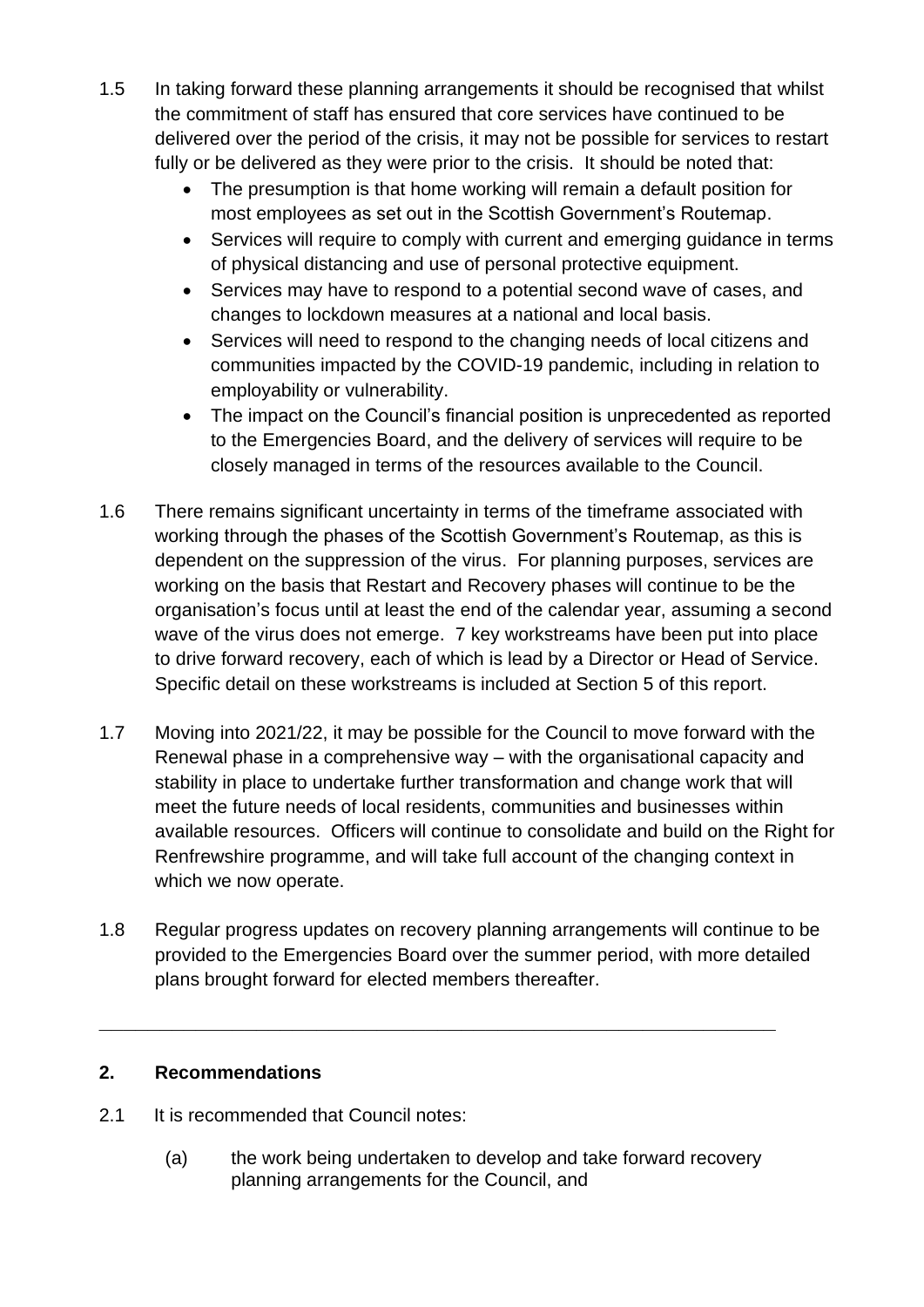(b) that regular reports will be provided to the Emergencies Board over the summer period, as Phase 2 and Phase 3 of the Government's routemap are actioned.

## **3. Background**

3.1 Since the emergence of the pandemic crisis, services have been working intensively with local and national partners to respond to the needs of local people, businesses and communities, whilst ensuring that essential services continue to be provided.

**\_\_\_\_\_\_\_\_\_\_\_\_\_\_\_\_\_\_\_\_\_\_\_\_\_\_\_\_\_\_\_\_\_\_\_\_\_\_\_\_\_\_\_\_\_\_\_\_\_\_\_\_\_\_\_\_\_**

- 3.2 The impact of the crisis has been significant, and no services have been untouched by the lockdown measures introduced on 20 March 2020. The commitment of frontline staff across the organisation has ensured that critical services such as care at home, child and adult protection, homelessness and waste collection amongst many others, have continued to be delivered. A significant proportion of staff across the organisation are also now working from home, and have adapted the way that they work to continue to provide services. This has been critical to ensure that the Council as a organisation has been able to continue to function and operate effectively and fully support front line service provision despite the significant impact on normal operational arrangement arising from the lockdown restrictions.
- 3.3 As outlined in the COVID-19 Update paper presented to Council on 25 June 2020, the organisation has also been required at some pace to deliver new services, in order to meet new requirements including support for people shielding, coordination of PPE, support for contact tracing, the establishment of neighbourhood hubs and volunteering amongst others.
- 3.4 It is now over 3 months since the lockdown measures were introduced, and the organisation remains in crisis response mode first and foremost, ready to respond in a flexible way to any new emerging needs or requirements. In parallel, work is also under way to plan for the remobilisation of services in line with current guidance.
- 3.5 At a Scottish and UK level, these plans are often referred to as recovery or increasingly renewal plans, as it is recognised that for organisations across all sectors, it will not simply be a matter of restarting and scaling up services and a return to normal. Many of the behavioural changes and social and economic impacts that COVID-19 and the associated lockdown has introduced, will require new and innovative solutions to be developed in partnership to ensure that services meet the changing circumstances of local residents, businesses and communities. There will also be a critical requirement for local authorities to adapt and change they way that they work in order to ensure the ongoing financial sustainability of the organisation, given the unprecedented pressure on resources that the crisis has and will continue to have on the Council's financial position.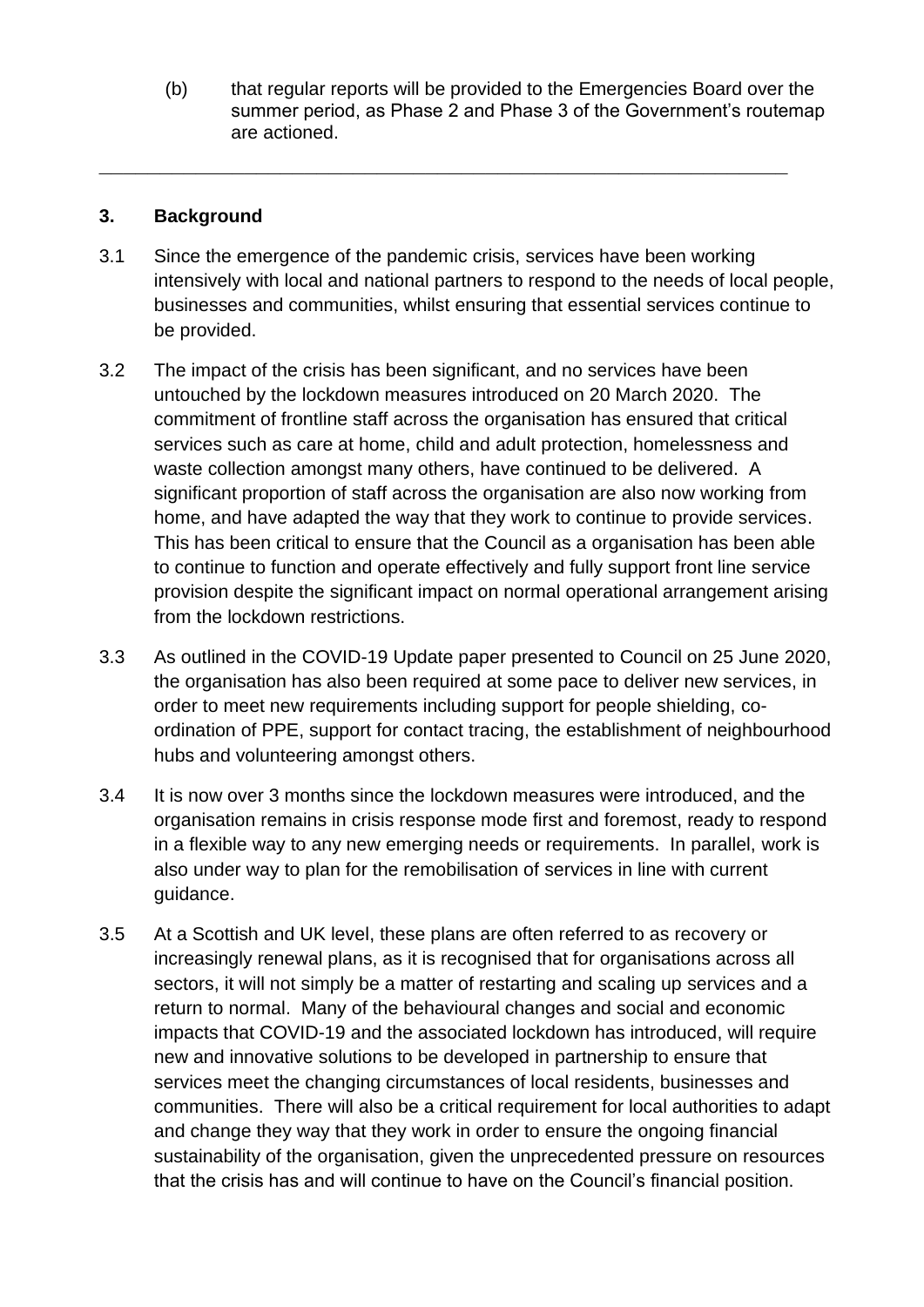# **4. Current context**

- 4.1 As highlighted in section 3.2 above, all services provided by the Council have been impacted in some way by the crisis.
	- Critical frontline services such as care and waste services have continued to be physically deployed within communities. Services such as homeless services and child and adult protection services have been maintained and have been delivered in different ways.
	- All customer service centres, day centres, housing offices, and leisure and cultural facilities remain closed at this time to staff and to members of the public with many services being delivered remotely, either by phone, or on line.
	- 2216 staff are currently working from home, with approximately 10% of staff currently absent or unable to work due to being 'At Risk'. An approach has been developed to support a safe route back to work for these employees which is being informed by government guidance and best practice.
	- The Council's financial position remains under significant pressure, with the net financial impact on the Council's revenue budget estimated at this stage to be potentially in the region of £26 million in 2020/21 and anticipated to extend further. It will take some time for full impact on the Council's budget to be realised, through for example lost income and under-recovery of rent or council tax.
	- Significant shocks to the economy are already being experienced, and it is estimated that one third of all employees in privately owned companies have been furloughed across the UK. There also has been a significant increase in unemployment rates and universal credit claimant rates. In Renfrewshire between March and April, data indicates that over 4000 new universal applications were made. Unemployment data published on 16 June 2020, indicates that over 3500 people became unemployed between March and May (an increase of 88% over the period).
	- The impact of the virus and the lockdown have been universally experienced but the outcomes – health, social, economic, educational and cultural - will reflect and deepen existing inequalities.
	- In addition, there have been major changes in how people work, travel and communicate that has seen behavioural shifts in relation to: use and appreciation of outdoor space, use of cars, planes and public transport and the ways people connect digitally for work and personal life.
	- There is potential for future waves of the virus to emerge and in result a requirement for local authorities to respond to the reintroduction of lockdown measures, potentially on a regional rather than national basis.
- 4.2 On 21 May 2020, the Scottish Government published its COVID-19 Routemap which sets out a phased approach to moving the country through and out of the crisis. This phased approach is required as the country seeks to ease some of the lockdown measures in place, whilst continuing to suppress the transmission of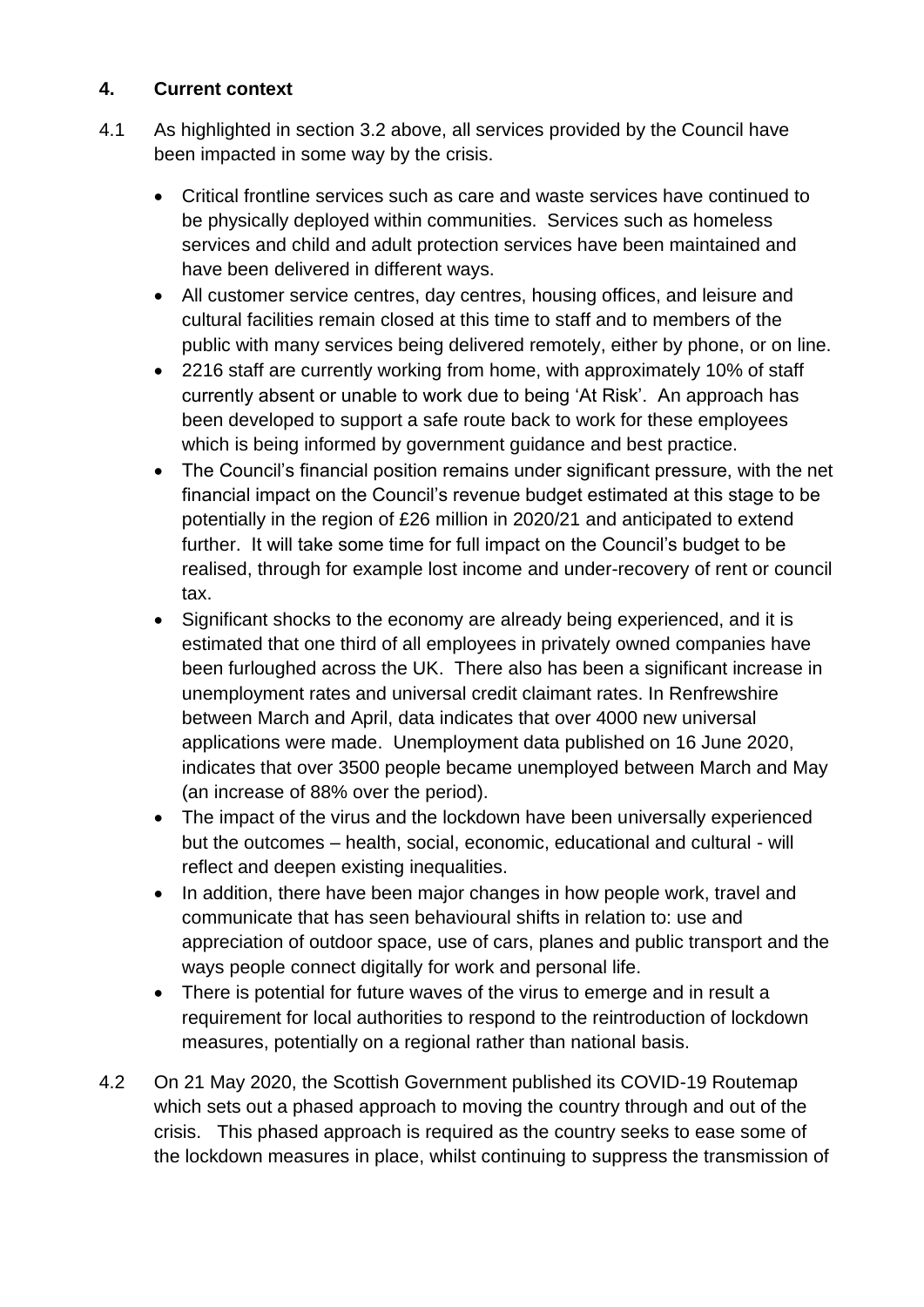the virus over a potentially longer period until a potential vaccination or treatment can be developed.

- 4.3 These phases essentially set out the trajectory by which certain Council services can restart in some way. Based on the information published to date, it is likely that most Council services will be operational in some form by the end of Phase 4, although a specific timeline has not been set by the Scottish Government for each phase to commence. However, it is clear that as services are able to resume, they will not be able to be delivered in the same way as the country tries to work through ways of being able to regain some level of normality whilst living with the virus for a potentially extended period of many months and possibly years.
- 4.4 It is worth noting that in the Scottish Government's Routemap document, homeworking remains the default position for working practices where possible, physical distancing will remain in place in some form, and there will still be a requirement for citizens to utilise face coverings and for staff to use personal protective equipment in line with the prevailing national guidance.
- 4.5 A specific and very significant example to illustrate this change is in relation to the provision of learning through schools and early learning and childcare centres. As elected members are aware, schools are scheduled to return on August 11 2020, but will adopt a very different model of learning with a mix of in-school and home learning for an extended period of time. Staff have been working intensively to plan for this change, and will be required to innovate, to use new approaches and to support learning to a greater extent through digital platforms. This type of approach and innovation will require to be replicated across many other service areas.
- 4.6 As the Council begins to restart impacted services It will be important to work with partners to review existing priorities in light of all available data on the impact of COVID-19. There may be a specific requirement to support certain groups of people or localities across Renfrewshire. Initial work to review existing priorities and planned activities with the Community Planning Partnership Executive Group and the Economic Leadership Panel is now underway.
- 4.7 This intelligence will support the Council as it looks to move forward with the Right for Renfrewshire programme, as set out within Section 6 of this report.

# **5. Local Recovery Planning arrangements**

- 5.1 Local recovery planning arrangements are now being progressed for Renfrewshire, which will be taken forward jointly with residents, communities, partners and businesses. These will focus on:
	- **RESTART - i**ncrementally restarting service provision in line with national guidance
	- **RECOVER** rebuilding levels of service capacity, confidence and resilience and supporting reconnection with communities and residents.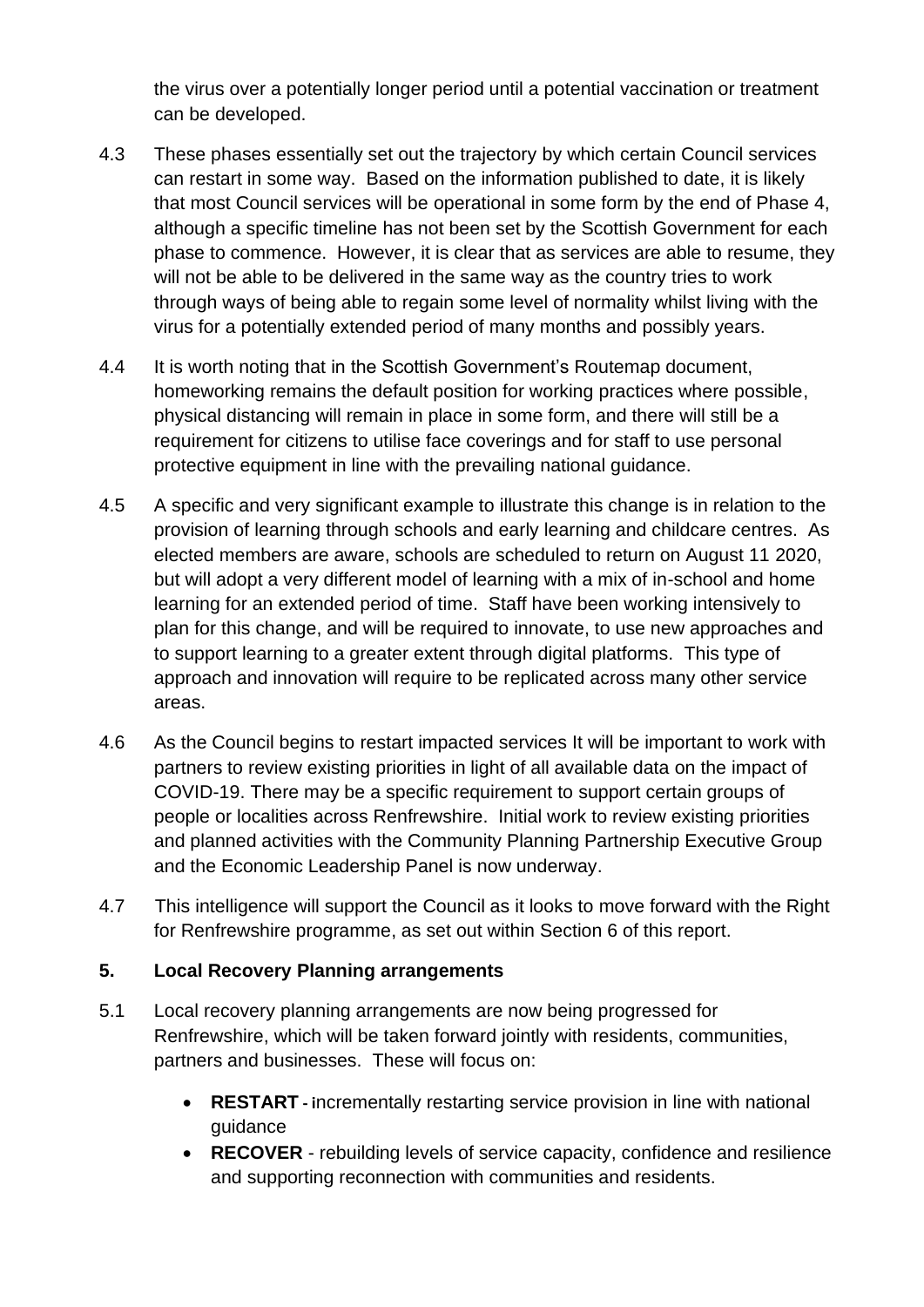- **RENEW** reimagining / building better and resetting Renfrewshire's ambition and vision for the future
- 5.2 The organisation's approach to recovery planning will be developed on an interim basis, recognising that the impact of the pandemic is likely to be deeply felt over the medium to long term, and there will be a requirement for Council services to continue to operate flexibly to meet the changing needs and behaviours of local communities, potentially providing new services or adapting others to reflect emerging Scottish Government guidance and considering the resources available at each stage. This includes responding to potential future waves of the epidemic should the requirement arise.
- 5.3 The organisation's approach to recovery planning will continue to reflect the Council's values:

We are **fair**: we treat each other and everyone we deal with respectfully and work hard to build trust in Renfrewshire Council

We are **helpful:** we care about getting things right and are always approachable.

We are great **collaborators:** we work as one team and with people who care about this place.

We value **learning:** to help us innovate, improve and deliver better services.

5,4 Our approach to rebuilding and renewing services will be progressed in line with the following high level principles.

| <b>Flexibility</b>  | • Continuing to adapt to changes in national guidance as this<br>develops and changes in response to the pandemic<br>Considering how existing priorities can be taken forward in light of<br>$\bullet$<br>the current crisis. |
|---------------------|-------------------------------------------------------------------------------------------------------------------------------------------------------------------------------------------------------------------------------|
| <b>Transparency</b> | Regularly reporting progress to elected members and to the<br>public                                                                                                                                                          |
| <b>Partnership</b>  | Taking forward our plans on a collective basis, recognising the<br>$\bullet$<br>need to maximise skills, experience and resources across local<br>and national partners                                                       |
| <b>Engagement</b>   | Engaging all key stakeholders. Making sure that we offer<br>$\bullet$<br>opportunities to listen and learn from communities and citizens,<br>partners and businesses and staff about their experiences and<br>ideas.          |
| Intelligence        | Using data to consider the extent to which local people,<br>$\bullet$<br>communities and businesses have been disproportionately<br>impacted by the pandemic in Renfrewshire.                                                 |

5.5 The initial approach to this planning is based around 7 key areas or workstreams, each of which is being taken forward on a partnership basis and is being lead by a Director or Head of Service. The key workstreams are as follows: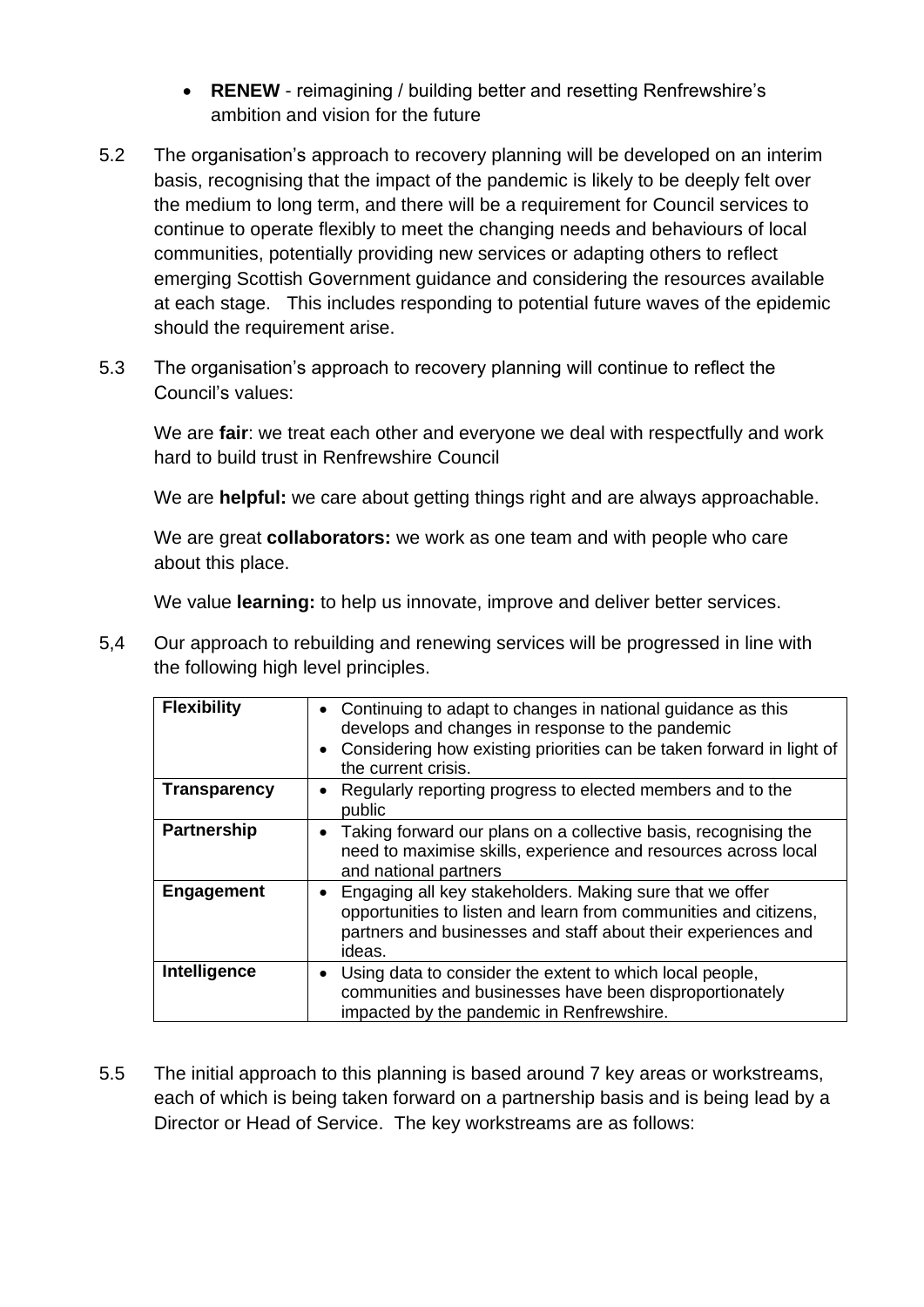|                                                         | Initial priorities identified                                                                                                                                                                                                                                                                                                                                                                                                                                                                                                                                                                                                                                                          |
|---------------------------------------------------------|----------------------------------------------------------------------------------------------------------------------------------------------------------------------------------------------------------------------------------------------------------------------------------------------------------------------------------------------------------------------------------------------------------------------------------------------------------------------------------------------------------------------------------------------------------------------------------------------------------------------------------------------------------------------------------------|
| <b>Community</b><br>wellbeing<br><b>Economic Impact</b> | • Working with partners to understand the changing nature of<br>poverty and inequality in Renfrewshire from COVID-19<br>• Identifying opportunities to work differently to ensure vulnerable<br>people receive support<br>• Developing community networks and building on the joint<br>pandemic response with community and third sector<br>organisations across Renfrewshire.<br>• Developing and sustaining volunteering opportunities<br>• Promoting civic pride and supporting people to reconnect within<br>communities including through digital opportunities<br>• Providing support to businesses responding to the pandemic<br>• Reviewing current Employability and training |
|                                                         |                                                                                                                                                                                                                                                                                                                                                                                                                                                                                                                                                                                                                                                                                        |
| <b>Financial and</b><br>contractual                     | • Financial Planning to support the financial sustainability of the<br>organisation<br>• Reviewing procurement and contractual obligations                                                                                                                                                                                                                                                                                                                                                                                                                                                                                                                                             |
| Organisational<br>recovery                              | • Ensuring appropriate governance and decision making processes<br>are supported<br>• Ensuring facilities are operational in line with recovery planning<br>arrangements<br>• Support for home working including access to Council systems<br>and safe working practices.<br>• Meeting the wellbeing needs of the workforce as it adapts to<br>COVID <sub>19</sub> .                                                                                                                                                                                                                                                                                                                   |
| <b>Health and social</b><br>care                        | • Provision of care to those most vulnerable to the transmission of<br>COVID <sub>19</sub><br>• Mobilisation plan for health and social care services<br>locally/across NHS GGC                                                                                                                                                                                                                                                                                                                                                                                                                                                                                                        |
| Learning                                                | • Preparing for a physical return to education and childcare<br>premises<br>• Developing online learning as part of the blended model of<br>provision<br>• Provision of childcare hubs<br>• Continuing to progress early years expansion plans and adapting<br>these                                                                                                                                                                                                                                                                                                                                                                                                                   |
| <b>Leisure and</b><br><b>Culture</b>                    | • Restarting services in line with guidance, with significant<br>adaptations to current practice and spaces to comply with this<br>guidance                                                                                                                                                                                                                                                                                                                                                                                                                                                                                                                                            |

- 5.6 The organisational capacity that will be required to take this forward will be significant, and it will be undertaken in parallel with existing work being undertaken in terms of managing the organisation's ongoing response to the pandemic crisis.
- 5.7 It should be noted that the health and social care workstream is being progressed by the Health and Social Care Partnership though its Integration Joint Board. A Recovery and Renewal Plan is being developed, linked to both the Council's recovery planning arrangements and the mobilisation plan for health and social care services at an NHS Greater Glasgow and Clyde level.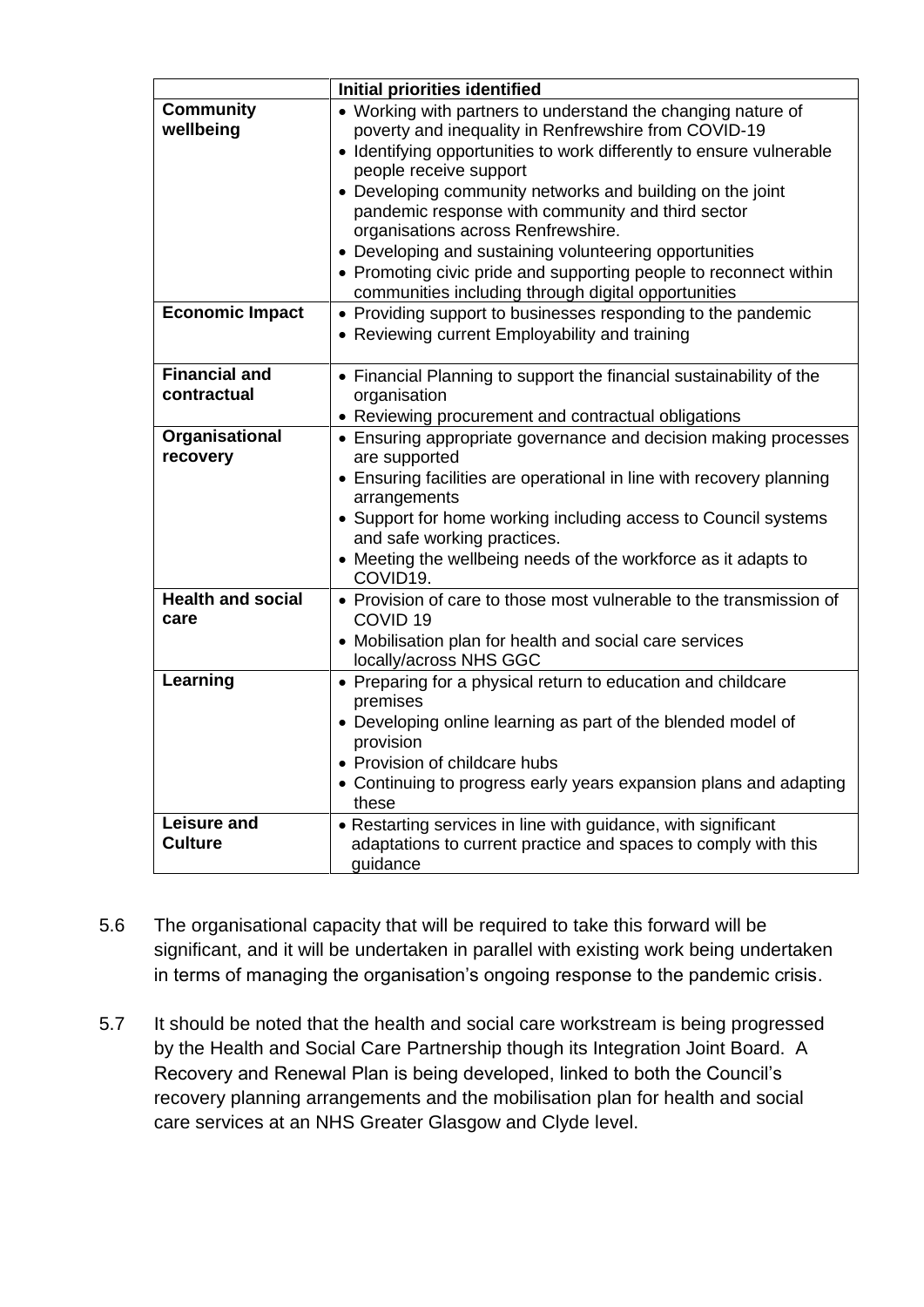### **6 Next steps**

- 6.1 In terms of taking forward these recovery planning arrangements, it should be recognised that the Council is in an unparalleled situation in which new information and requirements are emerging on a daily basis. The impact of COVID-19 in socio economic terms will also take time to fully emerge, as will the resulting financial impact on the Council's budget position and financial outlook going forward.
- 6.2 It is unprecedented for officers to be developing planning arrangements of this scale and significance with the level of uncertainty that exists in terms of the current crisis. Recovery planning arrangements will therefore require to be progressed with some flexibility and based on the best information available at this time, as the country moves through the different phases of the Scottish Government's Routemap and the organisation develops a much more detailed understanding of what this will mean in terms of the impact on service provision. In addition, there will also be a requirement to consider the impact of the UK's exit from the EU on recovery planning arrangements, with the transition period for EU withdrawal due to end on 31 December 2020.
- 6.3 In terms of the broad timescales for taking forward recovery planning arrangements, it is likely that current work to respond to the crisis and to restart services in line with national guidance, will last to the end of the current calendar year. This timeframe is likely as it will take some time to restart services and to adapt them to new working environments and guidance.
- 6.4 Completing this particular phase of recovery by December 2020, will only be possible if the virus continues to be suppressed throughout this period, as future waves or spikes in rates of infection would require the Council to shift its focus again more fully to crisis response activities.
- 6.5 It may then be possible to move forward fully with the renewal phase into 21/22, during which further transformation and change work can be undertaken to meet the future needs of local residents, communities and businesses within the resources likely to be available to the Council. Officers will continue to consolidate and build on the Right for Renfrewshire programme over this next period of 6 months, and will take full account of the changing context in which we now operate.
- 6.6 Regular updates will continue to be provided to the Emergencies Board on this work over the summer period.

**\_\_\_\_\_\_\_\_\_\_\_\_\_\_\_\_\_\_\_\_\_\_\_\_\_\_\_\_\_\_\_\_\_\_\_\_\_\_\_\_\_\_\_\_\_\_\_\_\_\_\_\_\_\_\_\_\_\_\_\_\_\_**

#### **Implications of the Report**

1. **Financial** – it is forecast that the Council will experience a significant ongoing financial impact from COVID19 and maintaining immediate financial stability and medium term sustainability will remain a key objective and is covered as part of the workstreams being progressed. It is planned that a full report on options to manage this impact and appropriately adjust the 2020/21 and medium term financial strategy will be presented to Council in September.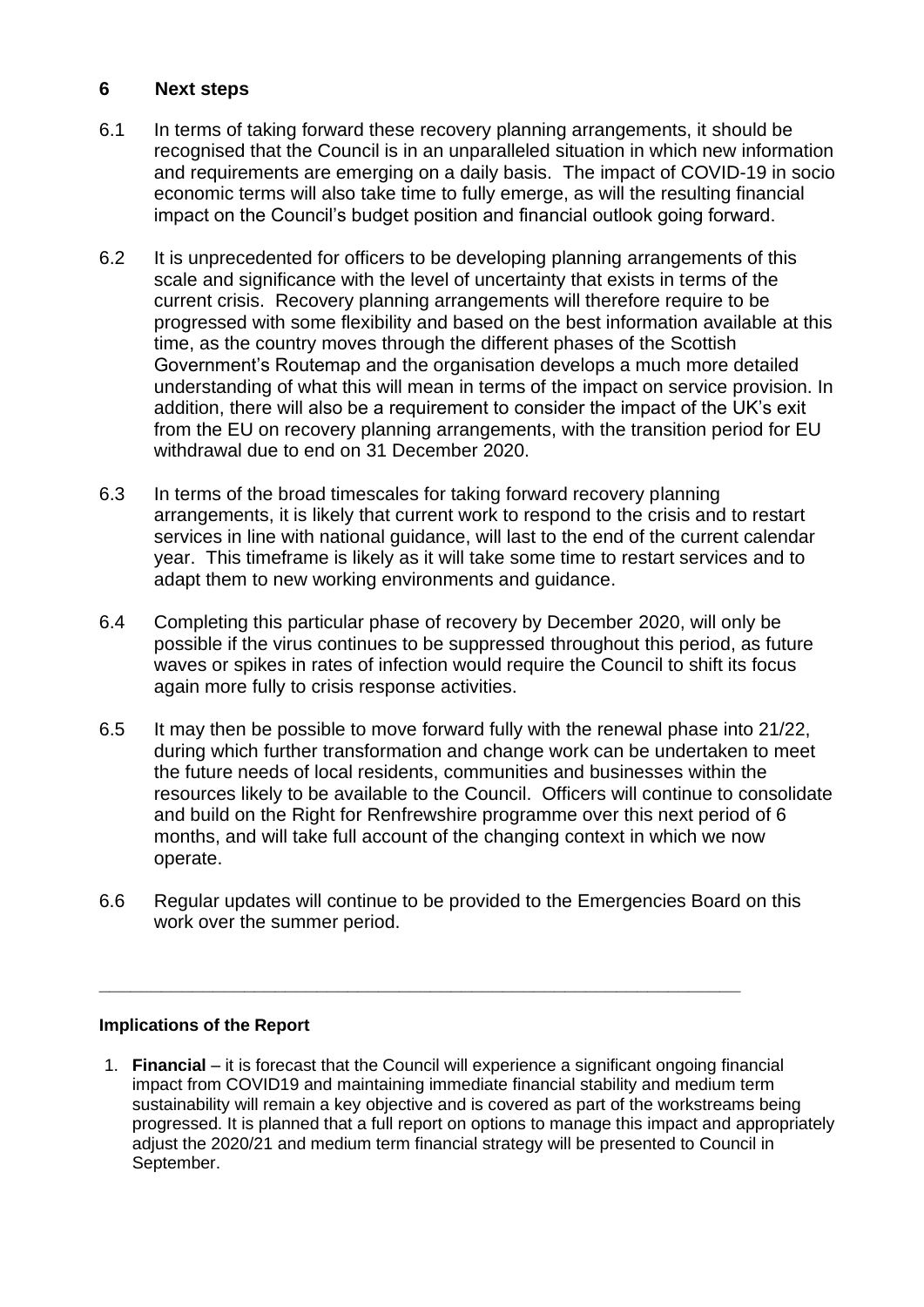- 2. **HR & Organisational Development** the impact of the pandemic has been significant for the Council and its workforce. The organisation has provided ongoing support to the workforce to promote health and wellbeing, with risk assessments provided in line with national guidance. This will continue to be a significant focus for the Council going forward, as services restart and recover whilst adapting to national guidance.
- 3. **Community/Council Planning –** There has a been a strong partnership response to the COVID-19 pandemic in Renfrewshire with community and third sector organisations working closely together to maximise the resources available at a local level to meet the needs of local people and communities. This will be a critical focus going forward as partners work collectively to mitigate the impact on those most negatively impacted in our communities.
- 4. **Legal** New legislative requirements have been put into place by the Scottish Government to support the country's response to COVID-19. There may be further changes to these requirements or further legislation as the lockdown measures ease, which the Council will require to respond to.
- 5. **Property/Assets** The use of Council's assets going forward will be a key element of local recovery planning arrangements, and there may be a requirement to adapt these in order to meet ongoing national guidance around for example, physical distancing.
- 6. **Information Technology** In supporting significant numbers of Council employees to work from home over the last few months, the organisation has to adapt and respond to ensure existing systems and technology can support this. This approach will continue to be developed and as outlined in the report there will require to be a specific focus on supporting digital learning as part of the blended model for learning proposed from 11 August 2020.

#### 7. **Equality & Human Rights**

- (a) The Recommendations contained within this report have been assessed in relation to their impact on equalities and human rights. No negative impacts on equality groups or potential for infringement of individuals' human rights have been identified arising from the recommendations contained in the report. As outlined in the report itself, the Council will need to continue to monitor the impact of COVID-19 and the disproportionate impacts it may have on certain communities or groups of people across Renfrewshire, including in relation to poverty, ethnicity, gender and disability amongst other protected characteristics.
- 8. **Health & Safety** As highlighted above advice and guidance is being given to protect the health and safety of employees and service users when carrying out priority services for the Council in line with government and health guidance, and this will require to continue and support the adaptation of services going forward as these restart and recover.
- 9. **Procurement** The Corporate Procurement team will support the restart, recovery and renewal of Council services, providing advice and guidance on all procurement issues.
- 10. **Risk** Due to the severity of the global pandemic and Covid-19, there is a risk to the delivery of the services with staff levels being reduced. This is being closely monitored by the Emergency Management Team. Business Continuity Plans have been reviewed and the risk has been added to the Corporate Risk Register.
- 11. **Privacy Impact** None*.*
- 12*.* **COSLA Policy Position** Not Applicable
- 13*.* **Climate Risk** The pandemic has led to fairly significant changes to behaviours in terms of the mode and level of transport use and there are a range of emerging opportunities to promote active travel going forward. The Council has committed to work towards having net